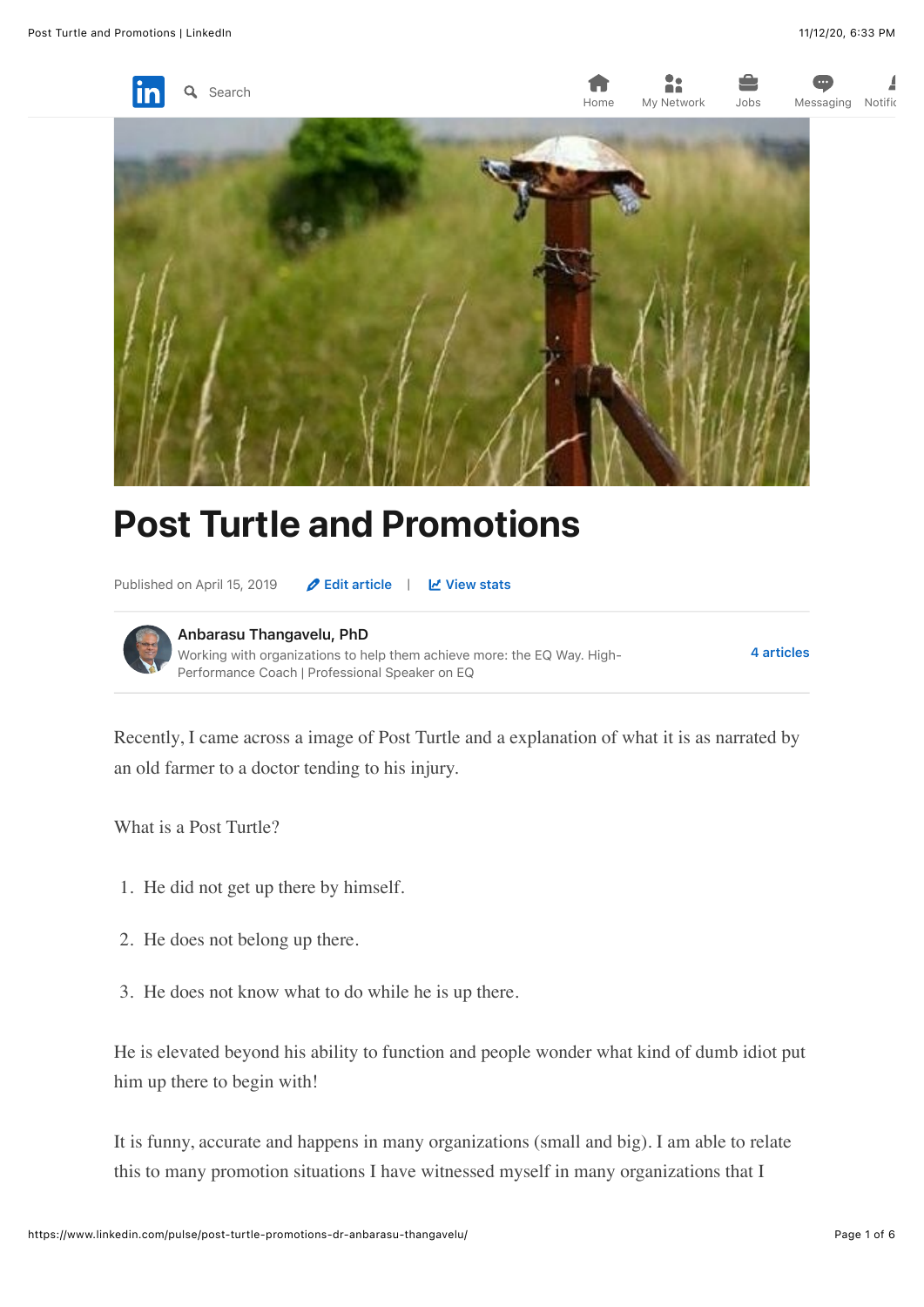worked. Wrong promotions of incapable persons to the wrong positions.

What are the implications of placing a wrong person in a position?

Peter Principle (Canadian researcher Dr. Laurence J. Peter) states that employees in an [hierarchy, are promoted until they reach a level of respective incompetence.](https://www.nber.org/digest/may18/w24343.shtml) **The principle is real and costly**. This happens in many organizations and many fields. The best performer in one level is promoted to the next level. The best player in a sport is promoted to the next level in the sports. The best worker is not always the best candidate for the manager. The employee has performed to the fullest capacity at their current role and a wrong assumption is made that he or she will have the capability to perform at the full capacity that the next level requires. You are essentially creating post turtles.

## Implications of the wrong promotions.

#### Employee Turnover:

It might sound counter-intuitive – but, it is bad for the employee who may not have capability to perform at the next level. The employee is setup for failure in the new role. He will become depressed when he is not able to perform as he was doing it in the previous level. He may feel that he is not getting the support from his management, or his team. He may eventually leave. Others who felt he was promoted wrongly may lose interest in performing their role to their full capacity and leave as well.

#### Productivity:

It decreases productivity. The people reporting to him become unhappy and the morale is destroyed. They may leave eventually. Employees who feel that they are more deserved than the one who got promoted feel negative and their performance dips. In Sales fields, promoting the best sales person reduces the future sales numbers. He is now spending time in managing reports and scheduling time for others. Productivity of the entire team is messed up.

#### Cultural perception:

If the wrong promotions happen frequently, then a negative perception of the organization culture is formed which results in an overall impact to the organizational performance as well in achieving the vision.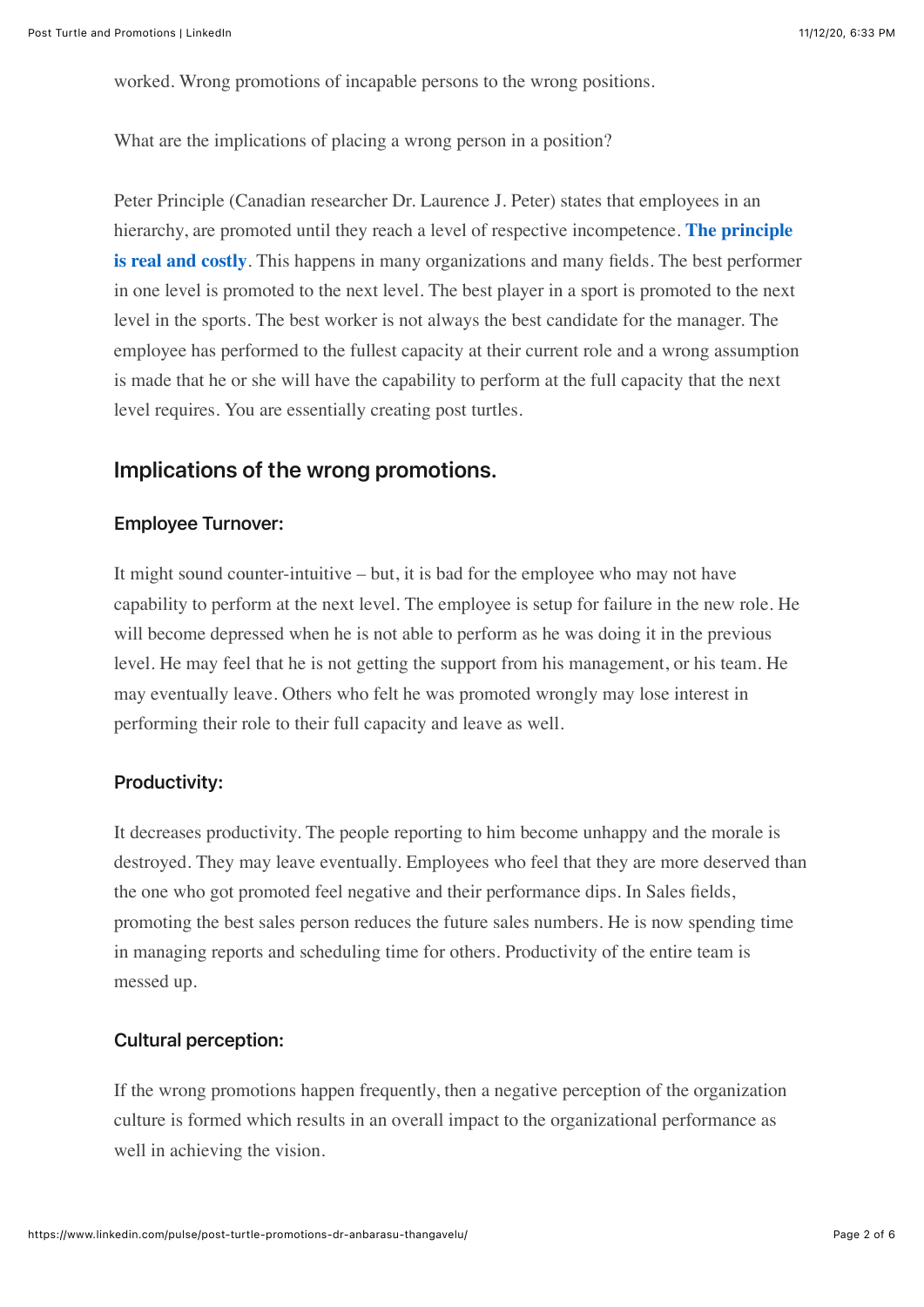## Why does it happen?

It starts with the wrong perception of the manager that the employee is ready and fit for the next level. In some cases, it is the result of some form of favouritism. In other cases, the managers themselves do not have a bigger understanding of the next level role and are clouded by the better performance.

## What needs to be done?

I knew a person from one of my client side who was an excellent COBOL programmer all through his career. He never wanted to be a manager. He hated managing others. He was happy managing himself and his programs. A great sales person may not be a great sales manager. Managing involves more than managing sales. It involves managing people, their aspirations, their worries, their performance, their motivation. He may not be interested or skilled at taking on the other responsibilities of the manager role.

#### Assess for the skills needed at the next level.

Identify the skills that are needed for the next level and assess the employee for the fitment of the skills. Make the promotion decision only if he has the skills needed for the next level.

The following couplets by the Tamil poet Thiruvallvar summarize this step perfectly .

<u>இத</u>னை இதனால் இவன்முடிக்கும் என்றாய்ந்து அதனை அவன்கண் விடல்**.** 

After having considered, "this man can accomplish this, by these means", let (the king) leave with him the discharge of that duty

```
வினைக்குரிமை நாடிய பின்றை அவனை
அதற்குரிய னாகச் செயல்.
```
Having considered what work a man is fit for, let (the king) employ him in that work.

How true!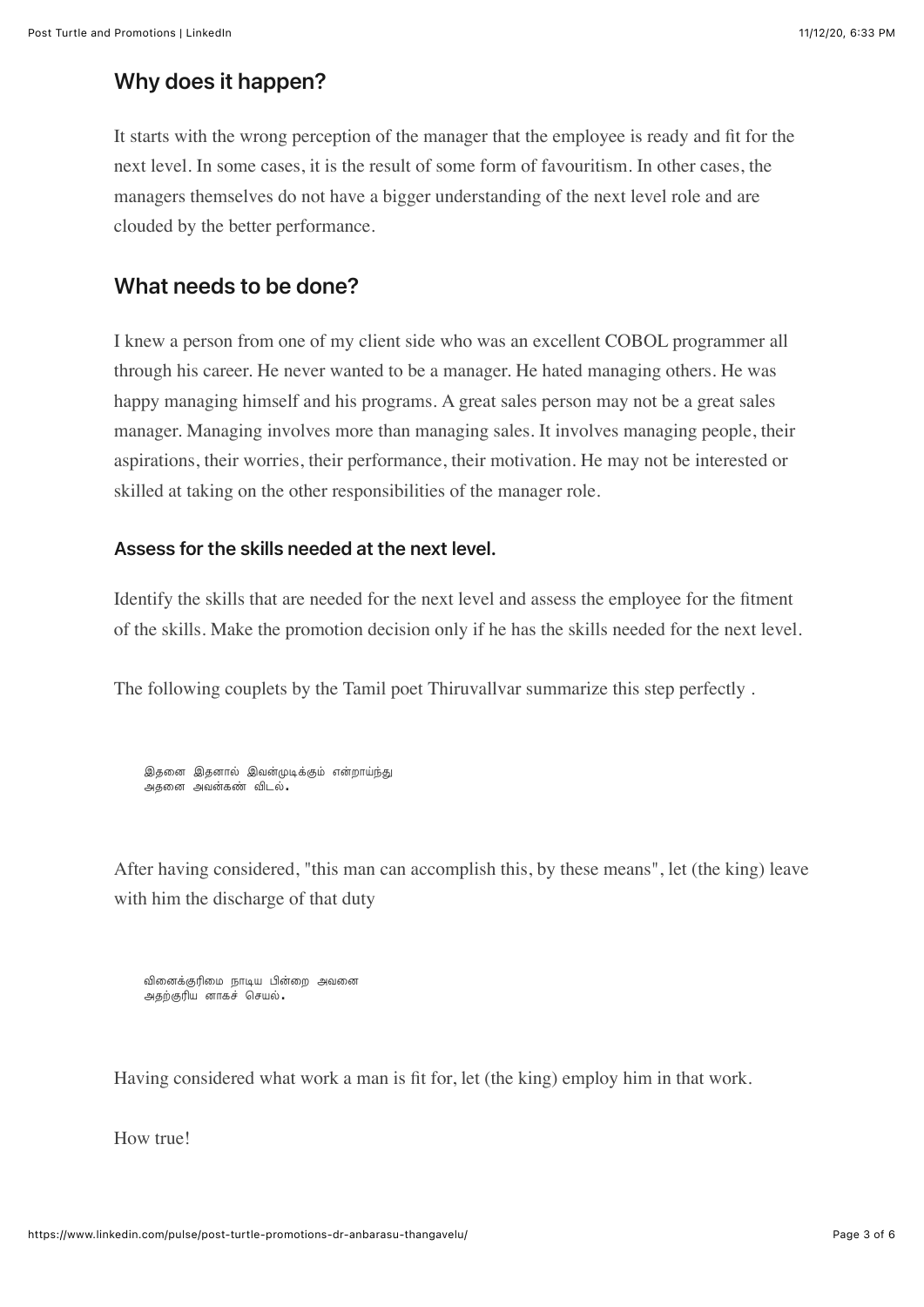#### Train for the next level.

If the fitment is not there, before promoting or just after promoting, the employee needs training to develop capacity to perform in the next level. Training programs like 'First-time Managers' will help.

### Career Progression Paths

Define a career progression path for each type of role. I know some organizations are already doing this. A clear growth path for an employee will help him as well as the organization.

#### Understand the needs of the employee.

It would be better to promote the one who most wants the job would be a better option than just promoting the star performer. Some people who wants the position. The perks that come along with the position. Some people are tired of the pressure of the current position and want an escape route. Understand what the employee plan to do in the next level. What his needs are. Then, take a call.

#### Reward and Recognition

Employees give their best with an intrinsic motivation for rewards. The performance has to be recognized and rewarded. So, what needs to be done here? Recognize and reward the performance with incentives. But, promote the performer only if he is capable and willing to perform in the next level.

#### HR Policies

Create a organization-level policies to implement the Promote-to-capability rule. The promotion needs to be done not just based on the past performance, but, future potential.

Ultimately, we need to promote someone who has the most interest in the new role, who has understood the responsibilities of the new role, and most importantly who has the capability to perform to the full capacity of the new role.

Those who are interested can read the research report by Alan Benson, Danielle Li and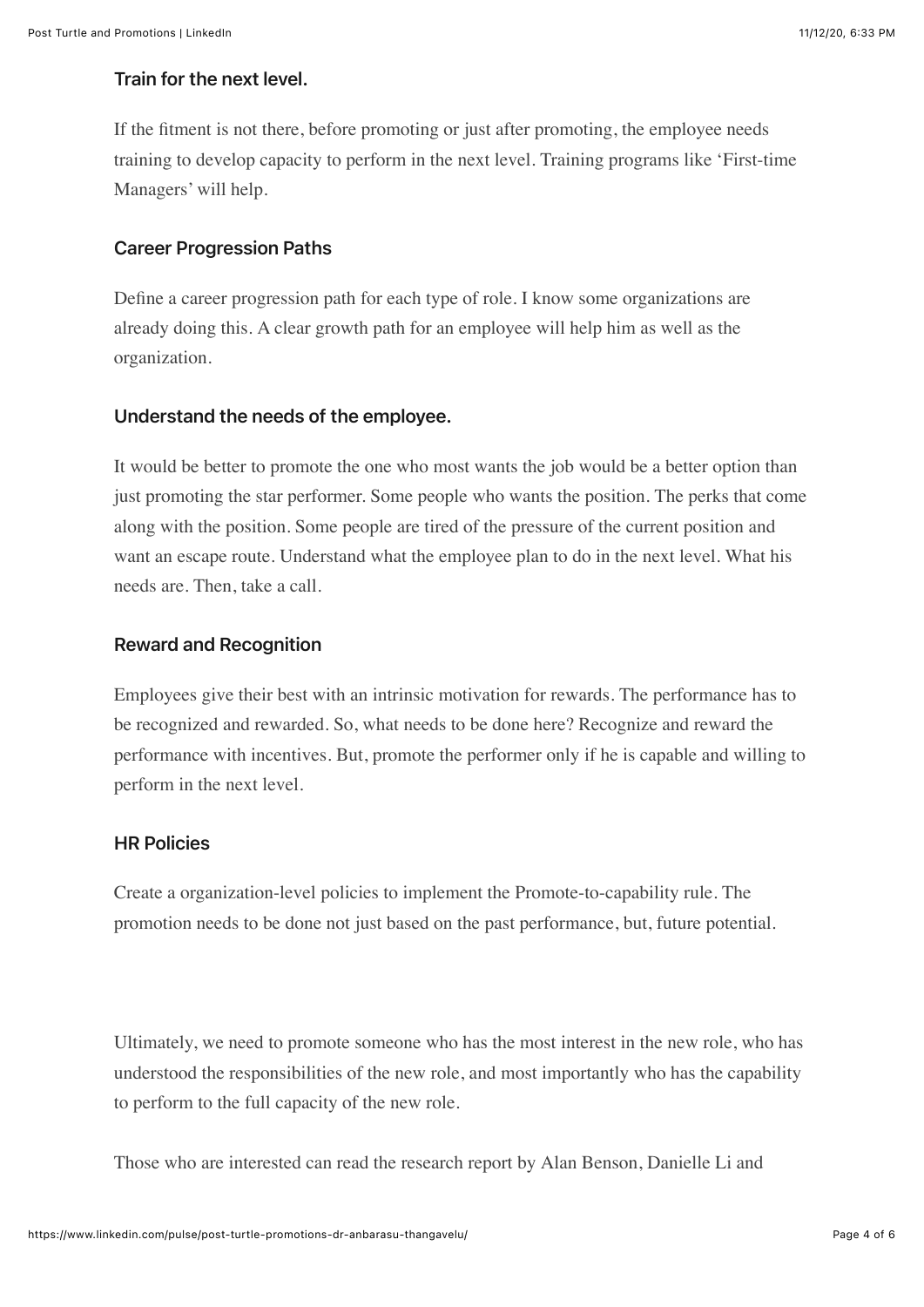Kelly Shue : **[Promotions and the Peter Principle](https://www.nber.org/papers/w24343.pdf)**.

*Have you seen any Post Turtles in your organization ? Please share your thoughts in the comments section below. Learning never stops.*